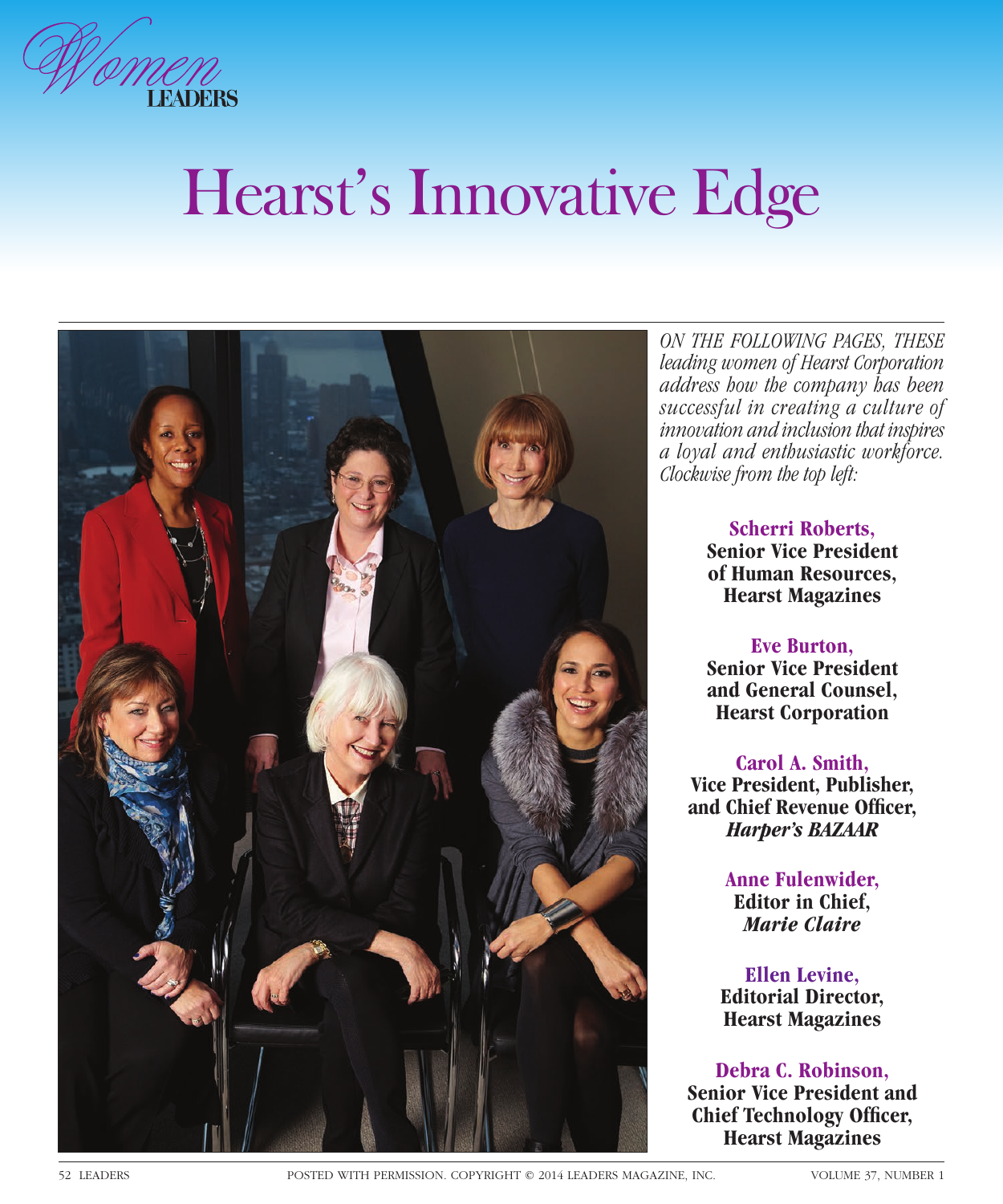

## Cutting Edge

### Finding Your Voice

#### **An Interview with Eve Burton, Senior Vice President and General Counsel, Hearst Corporation**



**EDITORS' NOTE** *Eve Burton is on the Hearst Corporation Board of Directors and the board of directors of AOL. She is also a member of the advisory board of the David and Helen Gurley Brown Institute for Media Innovation at Stanford and Columbia Universities. Prior to joining Hearst, Burton served as Vice President and Chief Legal Counsel at Cable News Network (CNN). Burton was a Fulbright Research Scholar at Thammasat University in Bangkok, Thailand. She holds a J.D. from the Columbia University School of Law.*

*Eve Burton*

**COMPANY BRIEF** *Hearst Corporation (www.hearst.*

*com) is one of the nation's largest diversified media and information companies. Its major interests include 15 daily newspapers; hundreds of magazines around the world, including* Good Housekeeping, Cosmopolitan, ELLE *and* O, The Oprah Magazine*; 29 television stations; ownership in leading cable networks, including Lifetime, A&E, HISTORY and ESPN; and significant holdings in financial, automotive, electronic and medical/pharmaceutical business information companies.*

#### **How does your group operate within Hearst?**

My team's obligation is to assist our CEO, the presidents of each division, and our business colleagues worldwide. Our general goal is to provide advice that supports the greater good of the corporation, as well as each individual part of the company. We pride ourselves on being partners with our businesses.

We do a majority of the work in-house, operating as if we were a boutique law firm. This allows us to acquire a deep knowledge of our businesses so that each time we do a new legal project, it's based on a much larger set of experiences.

Frank (Bennack, former CEO) and Steve (Swartz, CEO) have made it clear that our mission, in addition to being a successful business, is to stand for something more as part of a democratic society. For my team, that has led to a strong commitment to defending free speech principles in the contexts of the digital world where we now live and work.

This has created a culture that has allowed us to hire and keep top notch legal talent.

#### **What makes this company so special?**

It starts with leadership and great people. Add to that strong consumer and business-to-business brands that entertain, educate, and inform – combined with a proud history – and you have the main building blocks. This in conjunction with Frank and Steve's focus on innovation and the need to quickly adapt to a changing world makes for a dynamic company.

#### **Is diversity a key part of Hearst's value system?**

My team is diverse by every traditional measure. Most importantly, what comes from that is a diversity of perspective. There are no "yes" people on our team, and often no right answers such that much of our work is in a gray area. We find in this context that there is a direct correlation between diversity of thought and better legal results.•

#### **An Interview with Anne Fulenwider, Editor in Chief,** *Marie Claire*

**EDITORS' NOTE** *Anne Fulenwider was named to her current post in September 2012. Before this, she had been Editor in Chief of* Brides *since October 2011. Prior to this, she served as Executive Editor of* Marie Claire *for two years, starting in September of 2009. Previously, Fulenwider served as Senior Articles Editor at*  Vanity Fair*. Before this, she was a senior editor at*  The Paris Review, *and served as the research assistant to George Plimpton as he wrote the book,*  Truman Capote*. Fulenwider graduated Magna Cum Laude with a B.A. in English and American Literature from Harvard University in 1995.*

*Anne Fulenwider*

**COMPANY BRIEF** Marie Claire *(www.marieclaire.com) is published in 35 countries and is read by more than 15 million people worldwide. The magazine was founded in 1937 by French industrialist Jean Prouvost, whose goal was to present the realities of life mixed with fashion and beauty coverage.*

#### **Why has this brand withstood the test of time?**

This is a wonderful time for women in the marketplace, and for diversity. It's a great time to profile women "doers." We have been doing something called "Marie Claire @Work" for four years now. As women are taking on more leadership roles, we are highlighting their achievements, and talking to them about their challenges and passions.

*Marie Claire* is turning 20 years old in the U.S. in 2014, and this gives us a great opportunity to tell the story of how women's lives have changed in this country over that time.

We dive into women's lives, and find out what they're passionate about, such as their fashion and beauty choices, their careers, and what they do with their time off.

#### **What makes a brand unique in this space?**

It's all about finding your voice and your tribe of women, because this is what defines a magazine these days.

We're going for a woman who is incredibly socially engaged; who loves fashion, but is passionate about global issues and giving back to the community, which she can do now more easily because of social media. She has a bit of attitude; she downloads songs the minute they come out, and sees a movie on opening weekend. She cares about making a difference in the world.

Today's reader knows what is authentic and what is not. *Marie Claire*  has a specific voice; we're like your older sister or cousin who went to France over the summer and learned some things in Europe and we're giving you a sneak peak – we're opening it up to you. We have one million Twitter followers and three TV shows. We're also a social media savvy brand, out on the street with you taking tons of pictures and asking you to share your experiences with us.

#### **What makes for a successful editor today?**

First, you need to surround yourself with a team of people who are excellent at what they do.

Second, you need to communicate your vision for the brand to the team and have everyone on the same page, working together, to execute that vision, because magazines are collaborative.

Third, you need to be able to spread that vision out into the world through all the channels available, be that print and digital magazines, social media channels, the Web, TV, press efforts, and through good old-fashioned word-of-mouth.

But, essentially, it comes down to vision and voice.  $\bullet$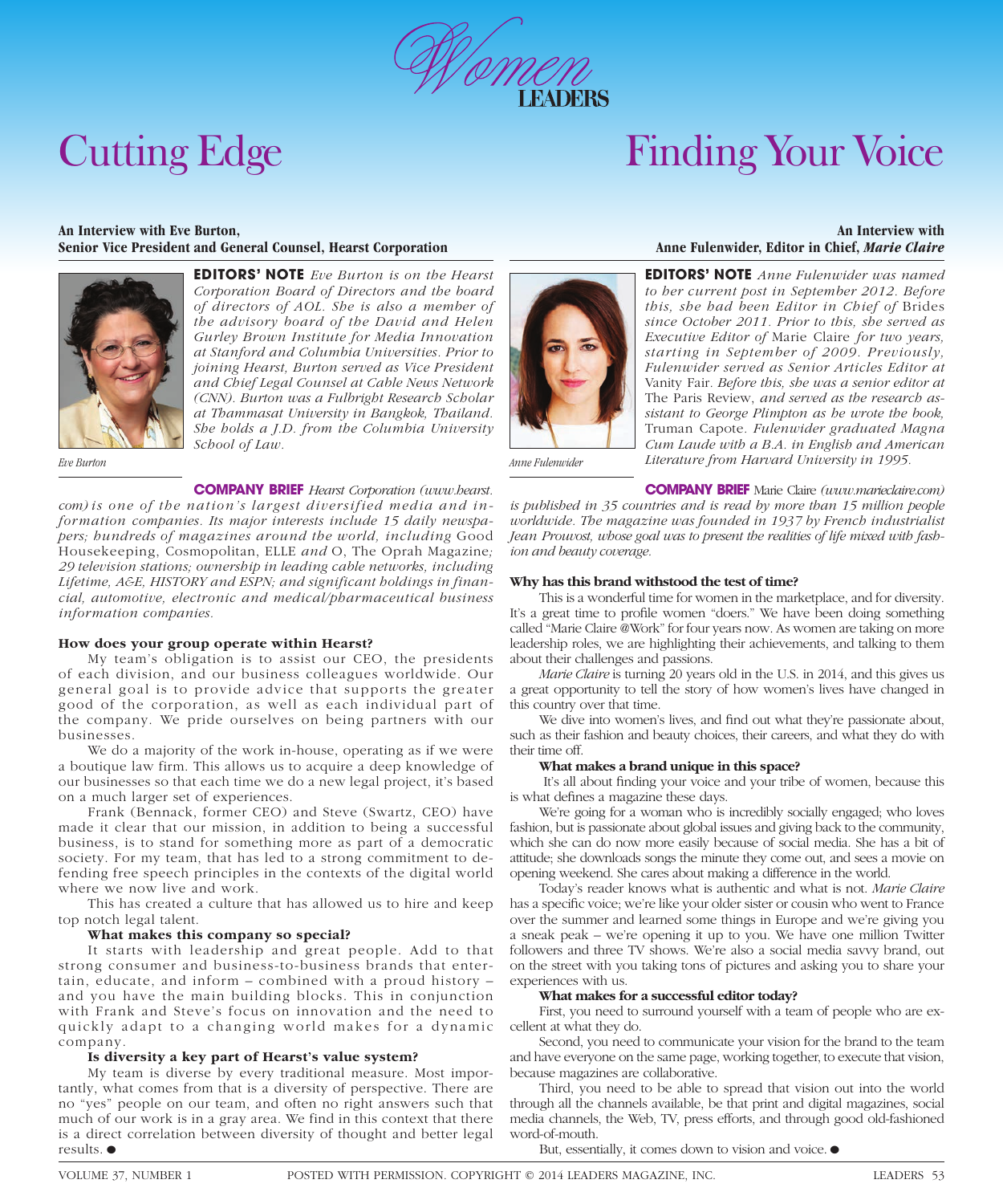

### Staying Relevant

### Valuing the Workforce

#### **An Interview with Ellen Levine, Editorial Director, Hearst Magazines**



**EDITORS' NOTE** Ellen Levine became the first-ever *Editorial Director for Hearst Magazines in July 2006. She made publishing history in October 1994 when she*  became the first woman to be named Editor-in-Chief *of* Good Housekeeping *since the magazine's inception in 1885. Before this appointment, Levine served as Editor-in-Chief of two other major women's magazines –* Redbook *and* Woman's Day *– and as a senior editor of* Cosmopolitan*. While at* Woman's Day*, she was also Senior Vice President of Hachette Magazines, Inc. In January 2004, Levine was inducted into the Magazine Editors' Hall of Fame by ASME and the Magazine Publishers of America.*

*Ellen Levine*

#### **COMPANY BRIEF** *A unit of Hearst Corporation,*

*Hearst Magazines (www.hearst.com), is one of the world's largest publishers of monthly magazines, with 20 U.S. titles and close to 300 international editions. The company also publishes 19 magazines in the United Kingdom through its wholly owned subsidiary, Hearst Magazines U.K.*

#### **How do you keep things so fresh, and what is the secret editorially?**

The secret is to have a terrific editor at the head of each of these magazines who understands we're in a different day and age now. You cannot ride with the same point of view, writing style, image selection, and typography as you might have been able to even seven years ago.

Some of our magazines are 140-plus years old, and we constantly freshen the voice and graphics to keep them current.

This wasn't a priority in the past, but the readership has changed and will continue to change.

#### **How do you maintain an innovative edge?**

Everybody has to realize that change is welcome now. Women don't want a whole different life, but the way they live their lives has changed. They want to be happy and look great, and not worry about money and have healthy families, but the way they get these things has changed. Women are the change agents today.

### **What will keep print successful long term?**

Relevancy. People have become accustomed to the quick delivery of information. Women in focus groups tell us they don't have enough time and they need to be better organized. If you can package the information they want in a voice that is appealing and you can deliver across many different platforms – but you maintain the overall voice for the brand you're working on – print will stay relevant.

It's also still important for women to be able to tear out a piece of paper and take it with them.

#### **What is it about Hearst that has kept you there?**

The people who work here are smart, and if you want to talk to the CEO, you can and he listens.

It's welcoming and there is a high level of honesty. I feel a lot more comfortable working with people who share the same goals, and who are upfront about everything.

Hearst is part of my family.

#### **Are the opportunities growing for women in this industry?**

They are greater than they have ever been. Women just need to know themselves. One of the best pieces of advice for all of us is to know what we're terrific at and what we're not, and hire to our own personal weaknesses, not to our strengths.

There is a deep-rooted need for communication – this will not go away. Journalism is communication and there are many forms of it.  $\bullet$ 

#### **An Interview with Scherri Roberts, Senior Vice President of Human Resources, Hearst Magazines**



**EDITORS' NOTE** *Scherri Roberts was appointed to her current post in January 2012. Roberts previously held the position of Vice President/Director of Human Resources for Hearst Magazines since February 2007. She was formerly the Director of Human Resources at the Philadelphia Museum of Art. She returned to Hearst Magazines after serving as its Director of Human Resources from 2001 to 2004, and as Executive Director of Human Resources from 2004 to 2006. Roberts has also held positions in human resources and marketing management at Phase2Media, Children's Television Workshop, Cigna Corporation, Zeneca Inc., and Bell Atlantic Corporation.*

*Scherri Roberts*

#### **How can you maintain an intimate feel with the size of the workforce at Hearst?**

It comes from the top. It's important to us that our execs practice what we preach, in terms of valuing our workforce. We try to demonstrate by the way we interact with one another, and the way we show our appreciation for the staff's commitment, as we know that Hearst's achievements would not be possible without them.

Our people are smart, creative, and passionate about our products, and about the company. Our best employees believe in treating each other with respect. We have a reputation for this within the industry.

#### **Within international markets, do you generally seek local talent?**

We traditionally partner with the people in whatever region we're operating in. We license our brands in many instances, and we work with talent in the local market to produce magazines that fit within the Hearst template while reflecting the tastes of the region, so there is an inherent authenticity.

In general, we have a reputation as a company that knows how to be a good partner. We show an ability to work with others to produce strong products, both in the U.S. and internationally.

#### **How critical are the training programs within Hearst?**

We invest in employee development, and we did that even in the depths of the recession. We invested in digital training for our editorial workforce in partnership with CUNY, and put virtually all of our magazine brands through multiplatform journalism training.

We asked the university to develop a program to teach us how to make a story live on all platforms before anyone else was investing in that training. We also expanded that with digital training to our sales force.

We have training for our first-line managers. We conduct special training for people we consider to be strong number twos, who have the potential to be department heads, publishers, and editors-in-chief, since we believe in internal mobility.

#### **How does an engaged leadership help drive your success and retain talent?**

It's so important. We have a weekly executive team meeting where we talk about strategic imperatives for the company. My participation enables me to understand our goals, and turn that understanding into programs for the company.

We have an internal speaker series called thincTANK that permits us to share best practices, and an employee recognition program that reinforces the achievement-orientated behavior that we need to exhibit to succeed as a workforce.

We are fortunate to work for a strong company that is privately held and diversified. These attributes help us retain great talent.  $\bullet$